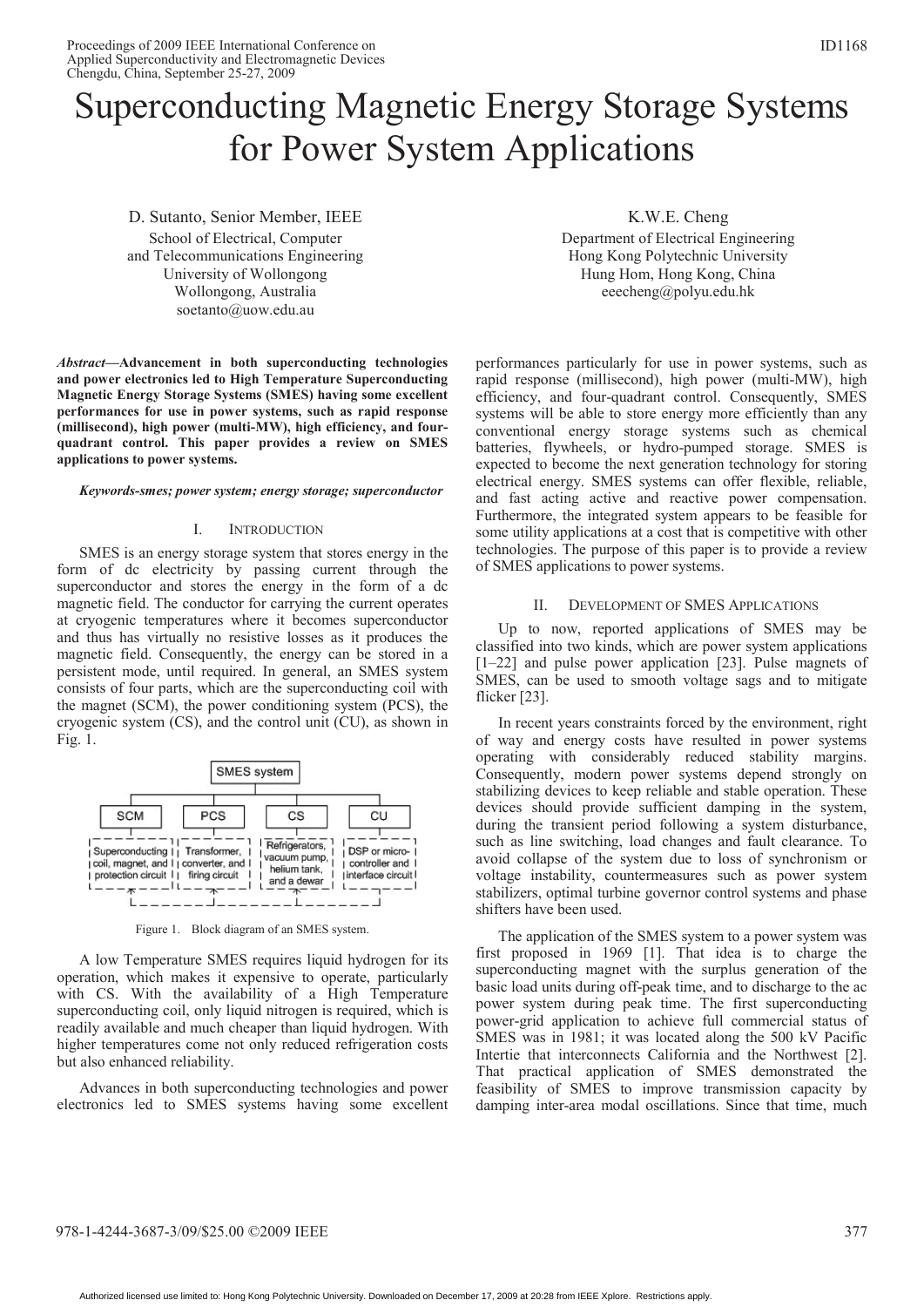attention has been paid to SMES applications to power systems. Many studies had been made and prototypes were developed for installing SMES. To boost the development of SMES applications, some papers summarized previous researches on SMES technology and reported ongoing ones. A survey of the technology of SMES was made in [1]. At the same time, the authors of [1] also proposed some power system applications of SMES. Reference [2] summarized the results of studies of SMES to improve transmission system performance. Luongo [3] reviewed a history of SMES development in the US and summarized ongoing SMES developments in US, Europe, and Japan. Furthermore, the paper gave the cost estimation of SMES systems and discussed markets of SMES. Later, Karasik et al [4] gave a review of technical and cost consideration for SMES applications to power utility. Buckles et al [5] gave an overview of the historical perspective and technology status of SMES in the world, and described practical applications of SMES systems to power systems. A number of reported studies explored and investigated feasible SMES applications to power systems. These applications can basically be classified into two aspects: one is system stability enhancement and the other is power quality improvement.

## III. APPLICATIONS FOR POWER SYSTEM STABILITY IMPROVEMENT

## *A. Reduction of System Oscillations*

Low-frequency oscillations (0.5–1 Hz) following a system disturbance in a weak power system can lead to power system dynamic stability limitations. Power transfers are often limited to prevent growing oscillations from occurring, following the loss of a single major transmission line or generator. The transmission capacity can be increased by actively providing damping against these oscillations. SMES can actively reduce these system oscillations through modulation of both real power and reactive power and hence it can be much more effective, and smaller in size, than other technologies. Fig. 2 presents a schematic diagram of a typical power transmission system with an SMES unit for reducing system oscillations. SMES can control the active power Ps from SMES to suppress the oscillations of the angular velocity  $\omega$  of the generator or the power flow Pt, and controls the reactive power Qs to suppress the fluctuation of the line voltage of the bus to which the SMES is connected.

Karasik et al [4] described a method to modulate active and reactive power of the SMES unit in a model power transmission system, and verified the effect of power system stabilizing control by using SMES. Rabbani et al [6] described a fuzzy control strategy for the SMES unit to damp any kind of disturbance in the power system.

## *B. Boosting Voltage Stability and Improving Voltage Sag*

Voltage instability can occur when there is a major loss of generation or heavily loaded transmission lines and there is insufficient reactive power support to maintain voltages.



Figure 2. A typical SMES unit connection whose active and reactive power can be modulated to reduce oscillation.

SMES is effective in mitigating dynamic voltage instability by providing real power and reactive power at the load end supplanting the loss of generation or a major transmission line. By having a static power generator at the load end, which can provide both active and reactive power will allow reduction in the reactive power loss in the transmission line as well as requiring less reactive power support from other generators, SMES can stabilize the system long enough to allow generators or other reactive power sources to come on line and prevent voltage instability. Further SMES can also be used to support a transient voltage dip lasting for 10–20 cycles due to a major disturbance on the power system e.g. lightning. The SMES can be connected in series with the transmission line to dynamically add or subtract ΔV to counter the voltage sag/swell in the power system. Voltage sag and swell in the power system is particularly harmful to sensitive loads such as paper, glass or electronic plants.

## IV. APPLICATIONS FOR POWER QUALITY IMPROVEMENT

#### *A. Offering Spinning Reserve*

In case a major generating unit or major transmission line is forced out of service, a specified number of generation devices must be kept unloaded as 'spinning reserve'. Most operating guidelines require that this spinning reserve can be as much as 7% of the system load or largest single contingency. Since SMES can store a significant amount of energy, with sufficient numbers of SMES, they can provide enough 'spinning reserve' to satisfy the requirement until gas turbine generators can be brought online [2].

## *B. Enhancing FACTS Performances*

SMES systems can be configured to offer energy storage for FACTS (Flexible AC Transmission System) devices. FACTS inverters and PCSs of SMES systems are configured in very similar ways. FACTS devices, however, operate with the energy available from the electric grid and usually use capacitor in the DC of the converter. SMES can enhance FACTS performance by providing active power in addition to reactive power through the DC bus. Reference [7] presented a control scheme for power system stabilization, considering the combination of an SMES and high-speed phase shifter to be a unified power system controller. Their experiment verified that the developed apparatus with the proposed control scheme is effective for the stabilization of a long-distance bulk power transmission system even through it is located far from the generator. Ribeiro et al [9] discussed the power quality benefits for transmission systems by integrating a FACTS controller with SMES. An SMES coil is incorporated into a voltage source inverter based STATCOM to damp dynamic oscillations in power systems. Their studies indicated that,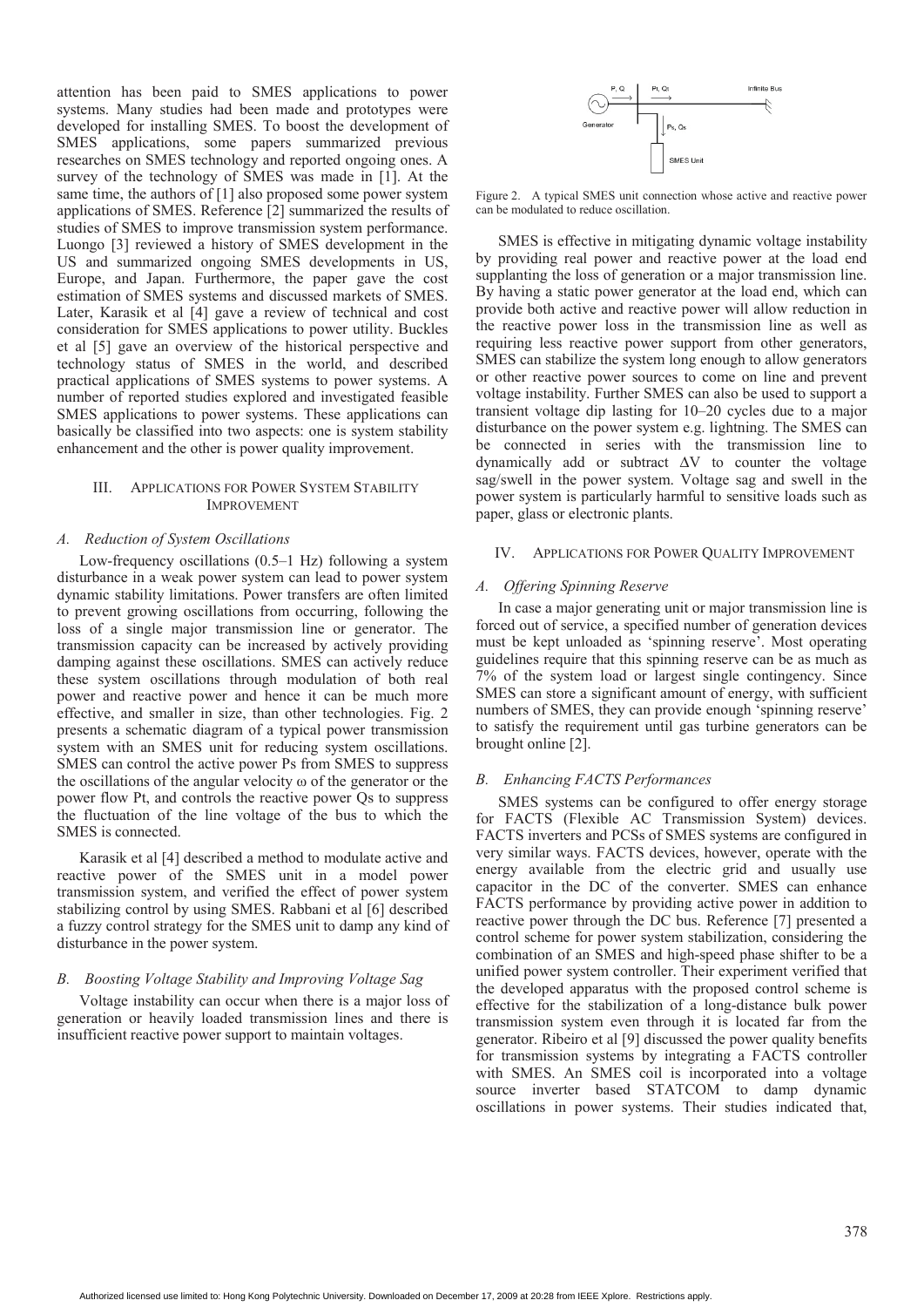depending on the location of the STATCOM using SMES, simultaneous control of real and reactive power can improve the system stability and power quality of a transmission grid. Furthermore, the STATCOM using SMES connected to a bus near the generator (such as the location of bus A shown in Fig. 3 can be very effective in damping electromechanical transient oscillations caused by a three-phase fault [9]).

## *C. Balancing Fluctuating Loads*

SMES is a promising device for balancing fluctuating active and reactive power from various loads such as industrial manufacturing plants, nuclear fusion power plants, and substations of a high-speed railway system. Fig. 4 depicts a typical SMES control system to compensate for fluctuating loads, located close to the customer end. The source can be controlled to only provide the constant components of the load power. The SMES will be controlled to provide the fluctuating components of the load. Without this power compensating system, voltage fluctuations will exist in the source voltage. Further, with this system, the fluctuating component of the source side can be also be compensated by releasing or absorbing energy of the SMES. References [10-12] proposed control strategies of the SMES system to suppress voltage fluctuation caused by disturbing loads. The results from both simulation and lab experiments demonstrated that an SMES system installed close to the power consumer end can be used to counter load power fluctuations by using the fuzzy control strategy [11]. Reference [13] developed an SMES system for compensation of power required to control unstable plasma in the International Thermonuclear Experimental Reactor system. Ise et al [14] proposed that the SMES system be utilized to compensate for fluctuating power from a high intensity synchrotron. It can absorb the fluctuation of active and reactive power caused by charging and discharging the synchrotron magnet.

#### *D. Decreasing Area Control Error*

When power is scheduled between utility in a control area, it is important that the actual net power is closely consistent with the scheduled power. Unfortunately when generators are ramped up in one control area and down in the receiving control area to send power, the system load can change and this results in an error in the actual power delivered. This area control error (ACE) can give rise to inefficient use of generation. SMES can be designed with appropriate controls to inject power to reduce this error and ensure that generation is efficiently used and power schedules are met. Reference [16] presented the results of a study on a small-capacity SMES system to supply sudden power requirements of a real power load. The ACE is used to control the SMES, when both load and SMES are connected in parallel at the generator terminal. The SMES is ready for generation or load control when the expected current in the SCM is reached. The variation in the ACE is sensed and used to control the SMES voltage by altering the duty cycle of the chopper. During sudden loading of the power system, the generator cannot pick up the load due to its inertia, so the ACE will be negative, and the SMES will discharge.



Figure 3. Configuration to improve FACTS in an equivalent two-machine system.



Figure 4. A typical system with SMES for balancing fluctuating load application.

#### *E. Load Leveling*

The energy with highest cost is usually produced under peak load conditions. Load leveling is implemented by storing energy during off-peak periods and then returning energy on peak. This benefit is realized when SMES gains credit for both converting low-cost energy into higher value energy and its ability to put off the acquisition of high-cost generating resources. SMES can have a large net present worth when it can replace the need to acquire combustion turbine units of similar capacity. The idea of SMES for load leveling was first proposed by Ferrier [1].

## *F. Defending Critical Loads by Back-up Power Supply*

SMES can provide ride-through capability and smooth out disturbances on power systems that would otherwise interrupt sensitive customer loads. When momentary disturbances such as transmission line flashovers or lightning strikes occur, power can be lost if the transmission line trips, or voltages can dip. SMES has very fast response and can inject real power in less than one power cycle to protect important customers from losing power. Reference [15] developed a successful commercial application of micro-SMES technology to improve the power quality for critical loads. The most important characteristic of the developed micro-SMES system is its ability to completely supply any load connected to it during a short system disturbance such as a voltage sag caused by a remote fault, a momentary interruption caused by lighting or a tree climb, or any supply discontinuity during a load transfer between two available power sources. Kalafala et al [16] proposed an SMES system to protect critical industrial and military loads against voltage sags and interruptions, as well as to provide continuous power conditioning. Reference [17] presented an investigation of an SMES system for 15 kV substation applications. Their studies indicated that an SMES system with the ride-through capacity of 1 sec may be used for protection of all critical loads connected to a 15 kV class utility bus and an SMES system with a ride-through capacity of at least 2 sec is suitable for the protection of distributed critical loads connected to the customer's 15 kV load bus. Protection of distributed critical loads by using SMES was also proposed by Aware and Sutanto [18], which also suggested a two-stage